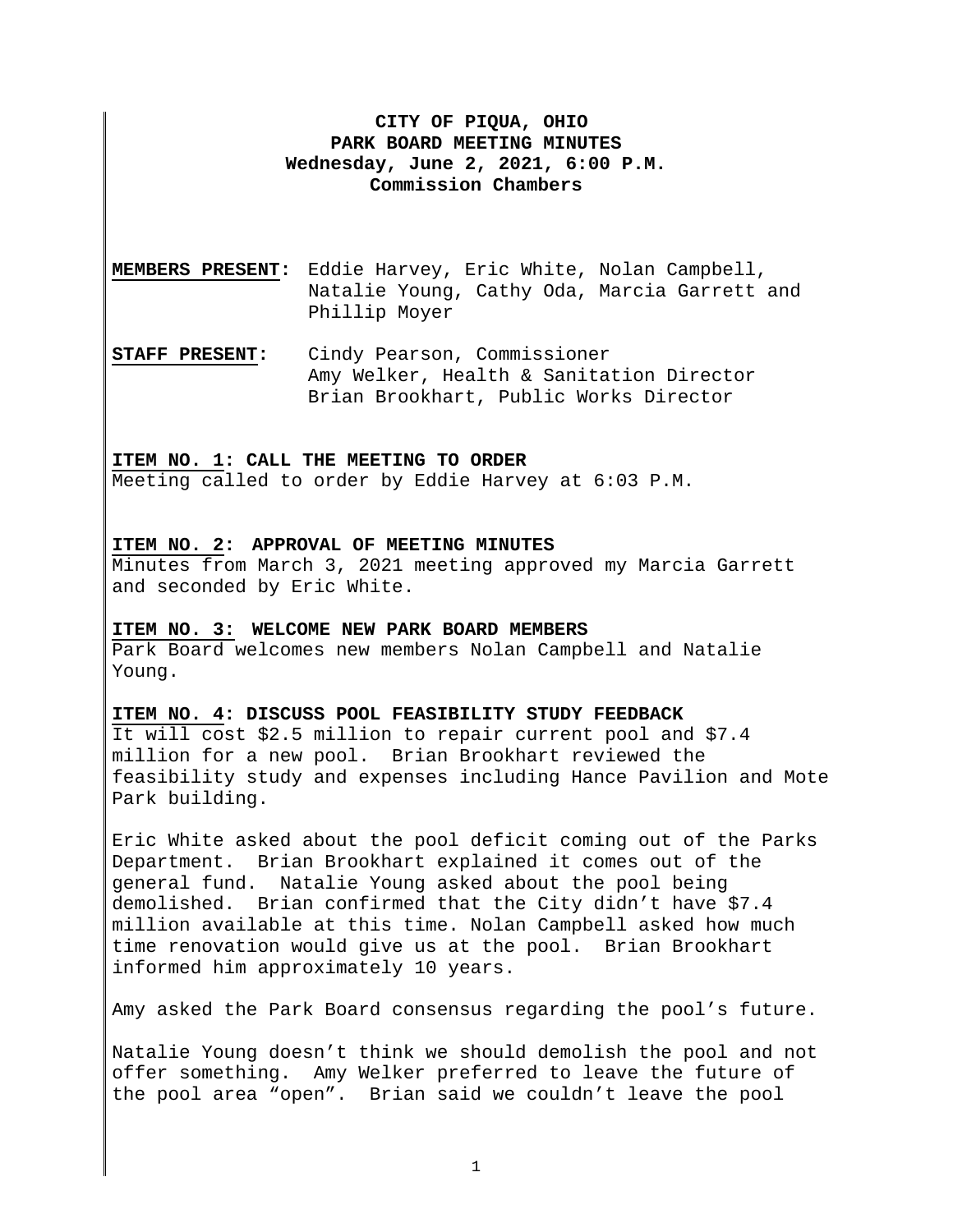just sit because it won't completely drain. Eric White asked about the cost of a splash pad. Brian informed him approximately \$500,000. Natalie voiced concern that those involved in the building current pool that demolishing it would upset them and lose their support. Phil Moyer moved to demolish and Eric seconded. Three members – Yay; Four members – Nay

Eric White asked about the cost to leave the pool as it is. Amy and Brian stated it was more of a hazard. Amy suggested we move on regarding and wait until September after CIP has been decided. Motion was made that the Park Board would like to see new pool in future and as phase 1 move forward with demo. Marcia made motion and Philip seconded.

## **ITEM NO. 5: BRIAN BROOKHART - UPDATES**

Amy Welker received funding, per department and ranked Eric White asked about additional parking at Pitsenbarger. Marsha Marcia Garrett asked if we would be getting rid of some parks.

Nolan Campbell asked about annual budget. He was informed it starts around \$600,000 and about half goes to personnel. Philip Moyer asked about obtaining grants. Brian explained they were going toward Lock 9 project. Natalie also asked about the basketball courts being put in at Pitsenbarger Park. Cathy Oda asked about getting mioney from soccer and baseball groups to help offset expenses of parks. Amy Welker said they are looking into it. Nolan asked about the time frame for Lock 9. Brian stated it depends on grants, it possibly could be moving forward by August.

Philip Moyer asked about drawing up a Park Plan. Amy Welker said we would be doing one for just Pitsenbarger at this time.

Philip Moyer asked about the Hance Pavilion and if it had to be made ADA Compliant.

Brian Brookhart informed the Board that the Fountain Park tennis courts have been resurfaced and re-stripped for pickle ball as well. The cost came in less than \$15,000.

The dilapidated equipment will be taken out of the Armory Park. The old pickle ball court will be removed from Mote Park and grass seeded.